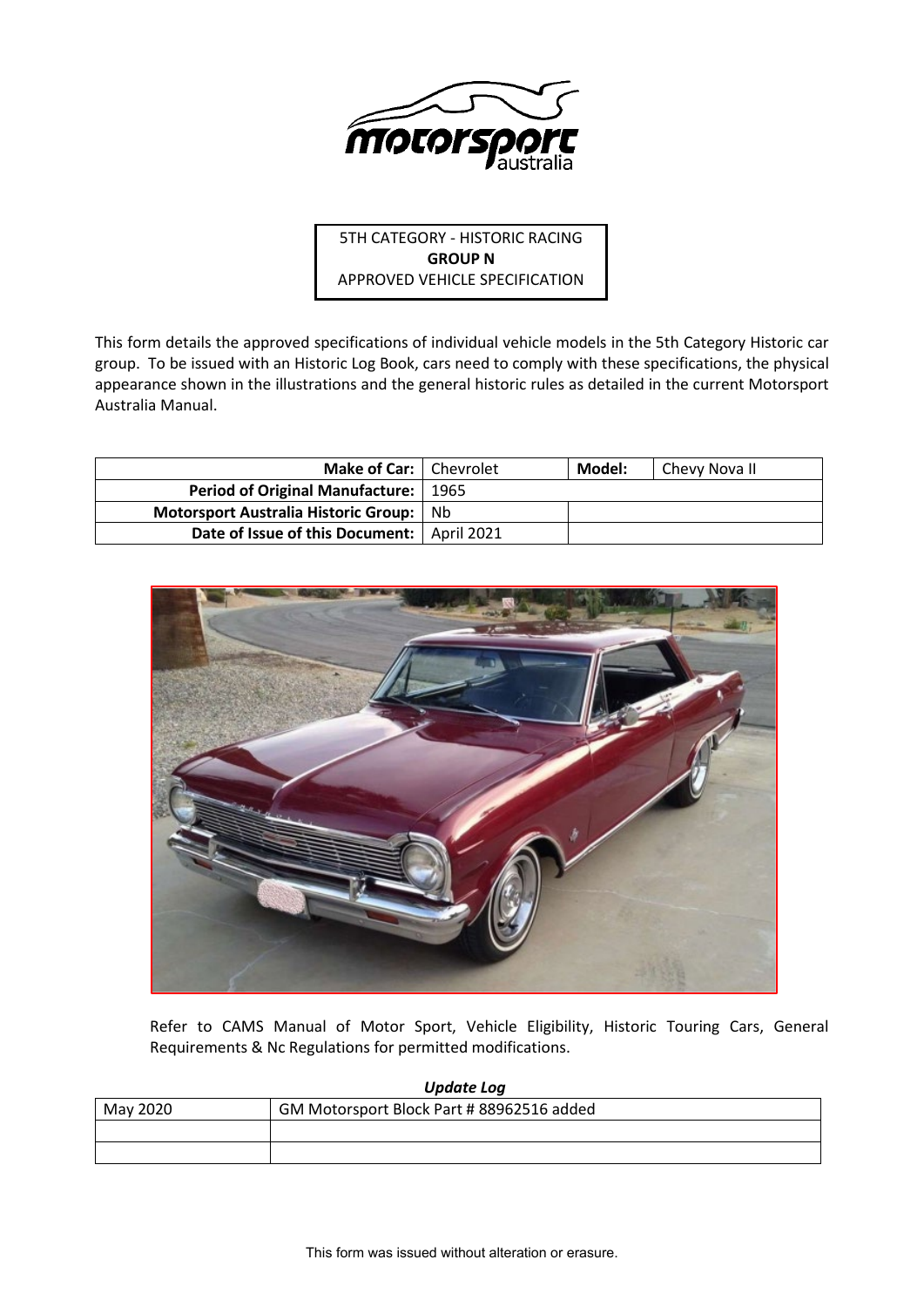## *SECTION 1 - CHASSIS*

## *1.1 CHASSIS FRAME*

| <b>Description:</b>           | Uni body, with sub frames               |
|-------------------------------|-----------------------------------------|
| <b>Period of Manufacture:</b> | 1965                                    |
| <b>Manufacturer:</b>          | <b>GM Chevrolet</b>                     |
| <b>Chassis no. from:</b>      | N/A                                     |
| <b>Chassis no. location:</b>  | On plate on left side door hinge pillar |
| Material:                     | Steel                                   |
| <b>Comments:</b>              | <b>None</b>                             |

## *1.2 FRONT SUSPENSION*

| <b>Description:</b>           |                                       | Independent - upper & lower wishbones |             |    |  |
|-------------------------------|---------------------------------------|---------------------------------------|-------------|----|--|
| Spring medium:                | Coil                                  |                                       |             |    |  |
| Damper Type:                  | Telescopic                            |                                       | Adjustable: | No |  |
| Anti-sway bar:                | Fitted                                |                                       | Adjustable: | No |  |
| <b>Suspension adjustable:</b> | Method: Caster, camber and toe<br>Yes |                                       |             |    |  |
| Comments:                     | Refer to Appendix A                   |                                       |             |    |  |

### *1.3 REAR SUSPENSION*

| <b>Description:</b>           | Live rear axle      |             |     |
|-------------------------------|---------------------|-------------|-----|
| <b>Spring medium:</b>         | Mono plate leaf     |             |     |
| Damper type:                  | Telescopic          | Adjustable: | No  |
| Anti-sway bar:                | Fitted              | Adjustable: | No  |
| <b>Suspension adjustable:</b> | No                  | Method:     | N/A |
| Comments:                     | Refer to Appendix A |             |     |

## *1.4 STEERING*

| Type:           | Recirculating ball | Make: | Chevrolet |
|-----------------|--------------------|-------|-----------|
| <b>Comments</b> | None               |       |           |

## *1.5 BRAKES*

|                               | <b>Front</b>   | Rear                    |
|-------------------------------|----------------|-------------------------|
| Type:                         | Drum           | Drum                    |
| <b>Dimensions:</b>            | 63 mm x 241 mm | 241 mm diameter x 50 mm |
| Material of drum/disc         | Cast iron      | Cast iron               |
| No. cylinders/pots per wheel: | One            | One                     |
| <b>Actuation:</b>             | Hydraulic      | Hydraulic               |
| <b>Caliper Make:</b>          |                |                         |
| <b>Material</b>               |                |                         |
| <b>Master cylinder make:</b>  | <b>GM</b>      |                         |
| <b>Type</b>                   | Tandem         |                         |
| <b>Adjustable bias:</b>       | No             |                         |
| <b>Servo Fitted:</b>          | Optional       |                         |
| <b>Comments:</b>              | None           |                         |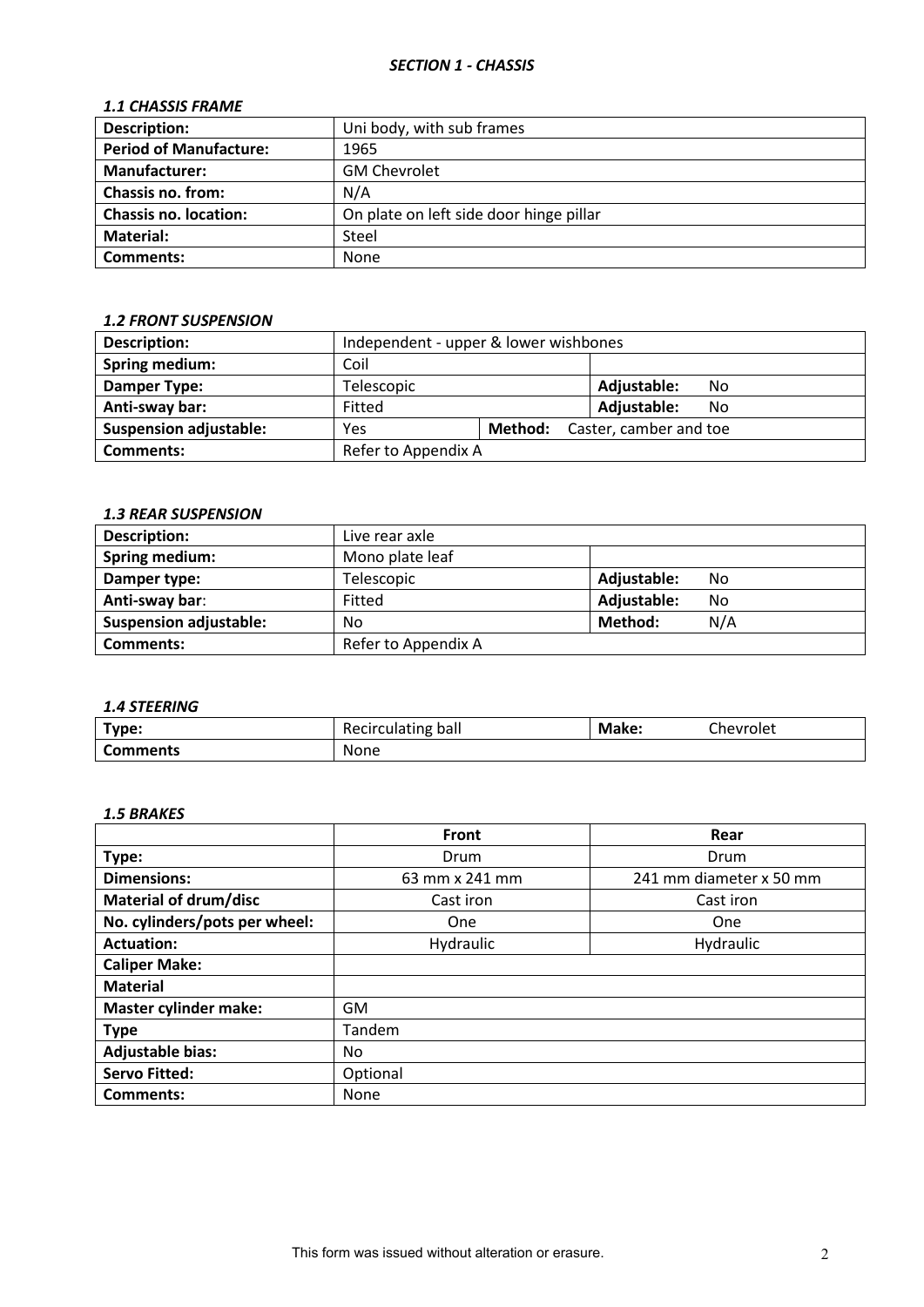## *SECTION 2 - ENGINE*

| <b>2.1 ENGINE</b>               |                                                                           |                                        |         |                        |         |          |
|---------------------------------|---------------------------------------------------------------------------|----------------------------------------|---------|------------------------|---------|----------|
| Make:                           | Chevrolet                                                                 |                                        |         |                        |         |          |
| Model:                          | Small block - 327                                                         |                                        |         |                        |         |          |
| No. cylinders:                  | Eight                                                                     |                                        |         | <b>Configuration:</b>  |         | Vee      |
| <b>Cylinder Block-material:</b> | Cast iron                                                                 |                                        |         | <b>Two/Four Stroke</b> |         | Four     |
| <b>Bore - Original:</b>         | 101.6 mm                                                                  |                                        |         | Max. allowed:          |         | 103.1 mm |
| Stroke - original:              | 82.55 mm                                                                  |                                        |         | Max. allowed:          |         | 82.55 mm |
| <b>Capacity - original:</b>     | 5754 cc                                                                   |                                        |         | Max. allowed:          |         | 5513 cc  |
| <b>Identifying marks:</b>       |                                                                           | 88962516 Engine Block Casting Numbers: |         |                        |         |          |
|                                 | <b>TBA</b>                                                                |                                        |         |                        |         |          |
|                                 |                                                                           |                                        |         |                        |         |          |
|                                 |                                                                           |                                        |         |                        |         |          |
|                                 |                                                                           |                                        |         |                        |         |          |
|                                 | Or others by specific approval                                            |                                        |         |                        |         |          |
|                                 |                                                                           | 10066034 Engine Block Casting Numbers: |         |                        |         |          |
|                                 | 3782870                                                                   | 3789817                                | 3790721 | 3791362                | 3794460 | 3852174  |
|                                 | 3858174                                                                   | 3858180                                | 3858190 | 3868657                | 3876132 | 3892657  |
|                                 | 3903352                                                                   | 3914660                                | 3914678 | 3932368                | 3955618 | 3959512  |
|                                 | 3970010                                                                   | 3970014                                | 3970016 |                        |         |          |
|                                 | Or others by specific approval                                            |                                        |         |                        |         |          |
| <b>Cooling method:</b>          | Liquid                                                                    |                                        |         |                        |         |          |
| <b>Comments:</b>                | Aluminium block/cylinder head engine NOT permitted as GM documented       |                                        |         |                        |         |          |
|                                 | production was only 60 units. This does not meet the requirement of 1,000 |                                        |         |                        |         |          |
|                                 | units in 12 months.                                                       |                                        |         |                        |         |          |

### *2.2 CYLINDER HEAD*

| Make:                       |     | <b>GM</b>           |              |          |            |  |
|-----------------------------|-----|---------------------|--------------|----------|------------|--|
| No. of valves/cylinder: Two |     | Inlet:              | One          | Exhaust: | <b>One</b> |  |
| No. of ports total: Eight   |     | Inlet:              | Four         | Exhaust: | Four       |  |
| No. of camshafts:           | One | Location:           | <b>Block</b> | Drive:   | Chain      |  |
| Valve actuation:            |     | Pushrod and rockers |              |          |            |  |
| Spark plugs/cylinder:       |     | One                 |              |          |            |  |
| <b>Identifying marks:</b>   |     | N/A                 |              |          |            |  |
| Comments:                   |     | <b>None</b>         |              |          |            |  |

### *2.3 LUBRICATION*

| Method:              | Wet sump    | Oil tank location: | N/A |
|----------------------|-------------|--------------------|-----|
| Dry sump pump type:  | N/A         | Location:          | N/A |
| Oil cooler standard: | <b>None</b> | Location:          | N/A |
| Comments:            | None        |                    |     |

## *2.4 IGNITION SYSTEM*

| Type:           | Points, coil & distributor |
|-----------------|----------------------------|
| Make:           | Delco                      |
| <b>Comments</b> | None                       |

# *2.5 FUEL SYSTEM*

| <b>Carburettor Make:</b>    | Rochester | Model: | Quadrajet |
|-----------------------------|-----------|--------|-----------|
| <b>Carburettor Number:</b>  | One       |        |           |
| Size:                       | 750       |        |           |
| <b>Fuel injection Make:</b> | N/A       | Type:  | N/A       |
| Supercharged:               | No        | Type:  | N/A       |
| <b>Comments</b>             | None      |        |           |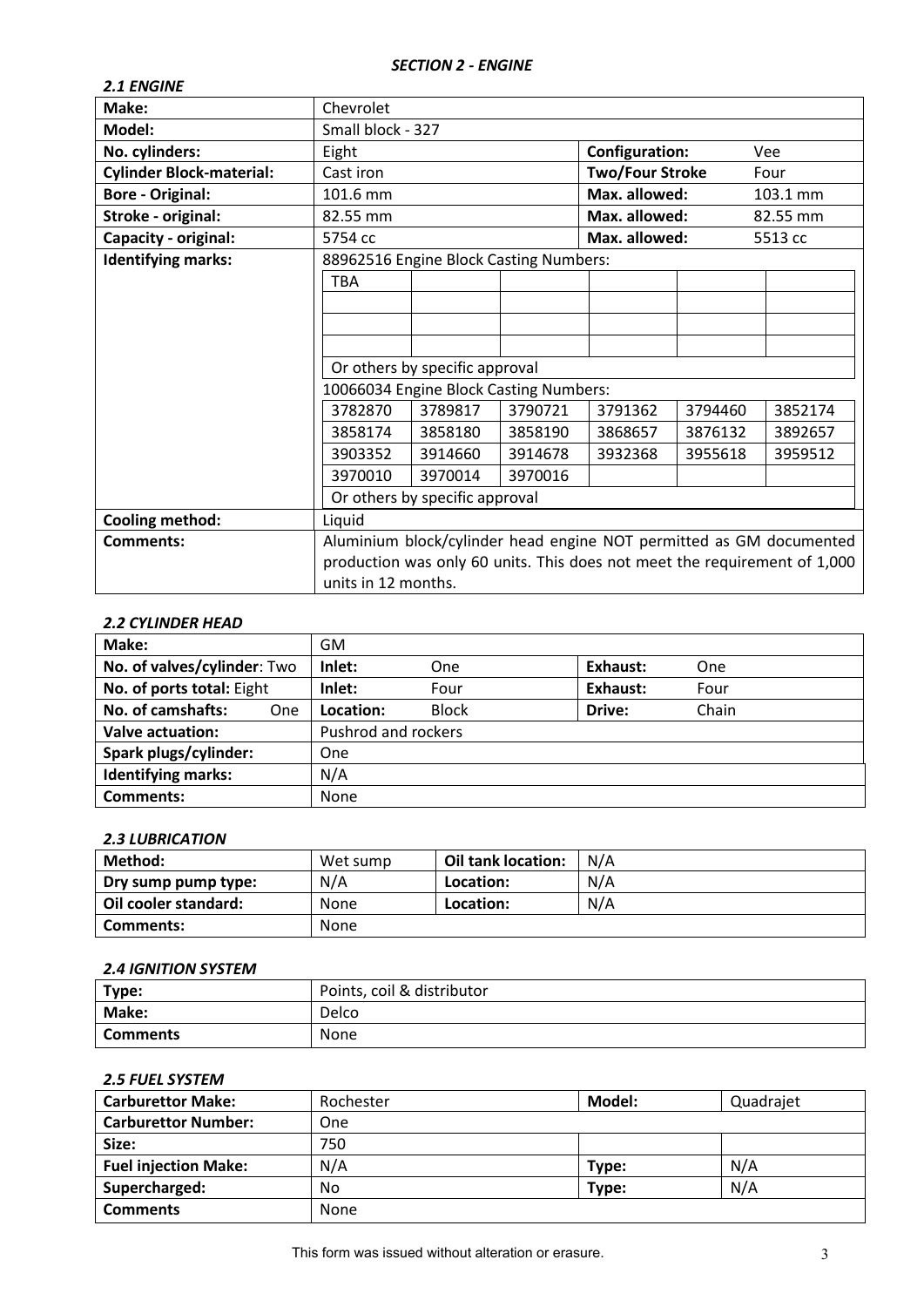## *SECTION 3 - TRANSMISSION*

#### *3.1 CLUTCH*

| Make:             | Chevrolet |
|-------------------|-----------|
| Type:             | Diaphragm |
| Diameter:         | 264 mm    |
| No. of Plates:    | One       |
| <b>Actuation:</b> | Hydraulic |
| <b>Comments:</b>  | None      |

#### *3.2 TRANSMISSION*

| Type:                                | Four speed all Synchromesh                      |
|--------------------------------------|-------------------------------------------------|
| Make:                                | GM Muncie M20 (wide ratio) or M21 (close ratio) |
| <b>Gearbox location:</b>             | Behind engine                                   |
| No. forward speeds:                  | Four                                            |
| <b>Gearchange type and location:</b> | H pattern                                       |
|                                      | Remote on floor                                 |
| Case material:                       | Cast iron or Alloy                              |
| <b>Identifying marks:</b>            | N/A                                             |
| Comments:                            | None                                            |

### *3.3 FINAL DRIVE*

| Make:                     | Chevrolet      | Salisbury 10 or 12 bolt<br>Model: |  |  |
|---------------------------|----------------|-----------------------------------|--|--|
| Type:                     | Live rear axle |                                   |  |  |
| <b>Ratios:</b>            | Various        |                                   |  |  |
| <b>Differential type:</b> | Limited slip   |                                   |  |  |
| Comments:                 | None           |                                   |  |  |

## *3.4 TRANSMISSION SHAFTS (EXPOSED)*

| Number:             | <b>One</b>                                       |
|---------------------|--------------------------------------------------|
| Location:           |                                                  |
| <b>Description:</b> | Tubular and Open tail shaft with twin uni joints |
| l Comments:         | None                                             |

#### *3.5 WHEELS & TYRES*

| <b>Wheel type - Original:</b>  | Pressed disc              | <b>Material - Original:</b> |  | Steel           |
|--------------------------------|---------------------------|-----------------------------|--|-----------------|
| Wheel type - Allowed:          | Cast                      | <b>Material - Allowed:</b>  |  | Aluminium alloy |
| <b>Fixture method:</b>         | Studs                     | No. studs:                  |  | Five            |
| Wheel dia. & rim width         | <b>FRONT</b>              | <b>REAR</b>                 |  |                 |
| Original:                      | $5'' \times 14''$         | $5'' \times 14''$           |  |                 |
| <b>Allowed</b>                 | $6'' \times 15''$         | $6'' \times 15''$           |  |                 |
| <b>Tyre Section:</b>           |                           |                             |  |                 |
| Original:                      | $14'' \times 6.95''$      |                             |  |                 |
| Allowed:                       | Refer approved tyre list. |                             |  |                 |
| <b>Aspect ratio - minimum:</b> | 60% minimum aspect ratio  |                             |  |                 |
| Comments:                      | None                      |                             |  |                 |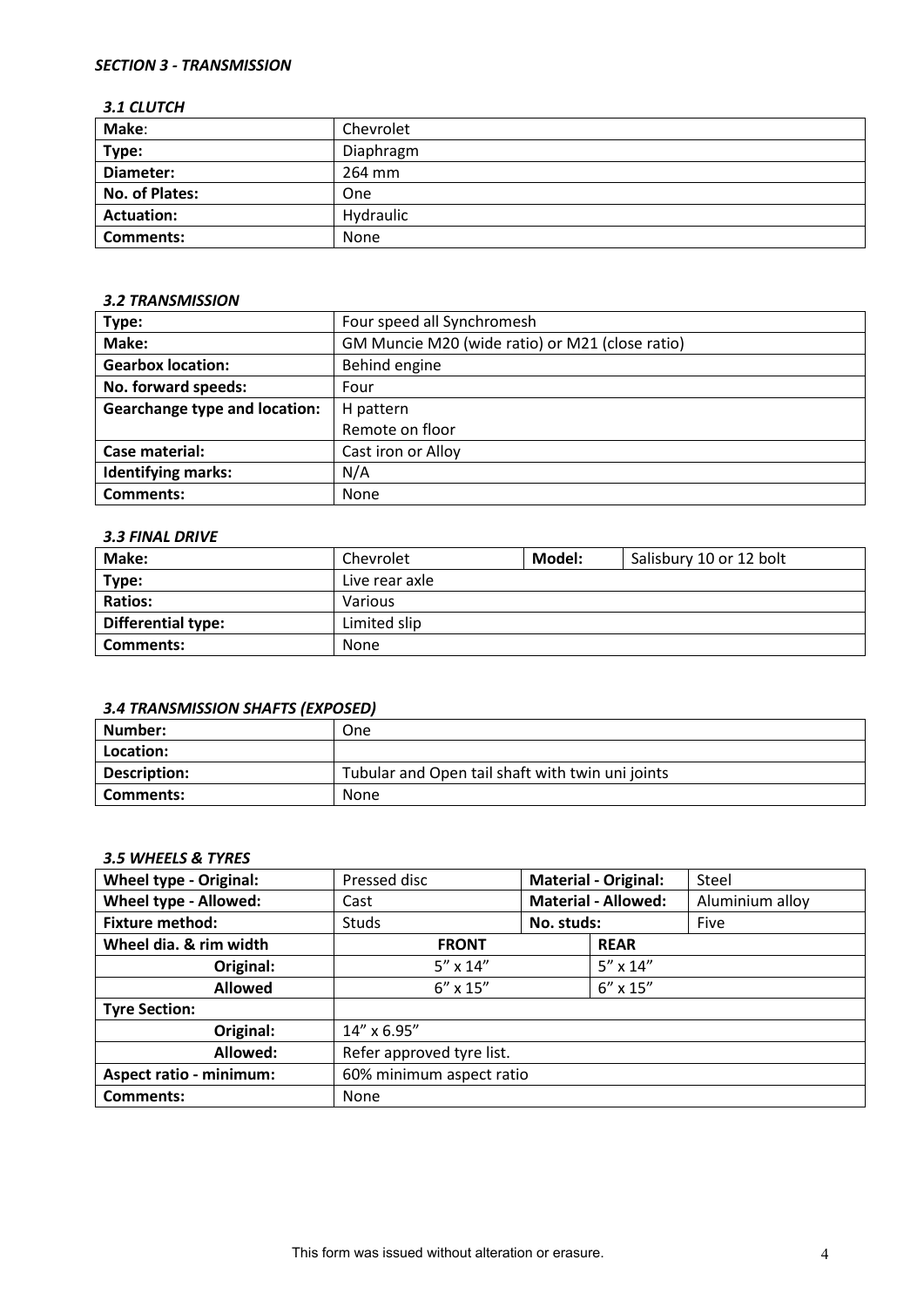#### *SECTION 4 - GENERAL*

### *4.1 FUEL SYSTEM*

| <b>Tank Location:</b> | <b>Boot</b>                   | Capacity: | 61 litres |
|-----------------------|-------------------------------|-----------|-----------|
| Fuel pump, type       | Mechanical on engine<br>block | Make:     | AC        |
| Comments:             | <b>None</b>                   |           |           |

## *4.2 ELECTRICAL SYSTEM*

| Voltage:                 | ∸∸                 | <b>Alternator fitted:</b> | Yes |
|--------------------------|--------------------|---------------------------|-----|
| <b>Battery Location:</b> | Engine compartment |                           |     |
| Comments:                | None               |                           |     |

#### **4.3 BODYWORK**

| Type:         | Uni body, with sub frames | <b>Material:</b> | Steel       |
|---------------|---------------------------|------------------|-------------|
| No. of seats: | Five                      | No. doors:       | Two or four |
| Comments:     | None                      |                  |             |

#### *4.4 DIMENSIONS*

| Track - Front: | 1438 mm     | Rear:           | 1430 mm |
|----------------|-------------|-----------------|---------|
| Wheelbase:     | 2794 mm     | Overall length: | 4138 mm |
| Dry weight:    | 1202 kg     |                 |         |
| Comments:      | <b>None</b> |                 |         |

### *4.5 SAFETY EQUIPMENT*

Refer applicable Group Regulations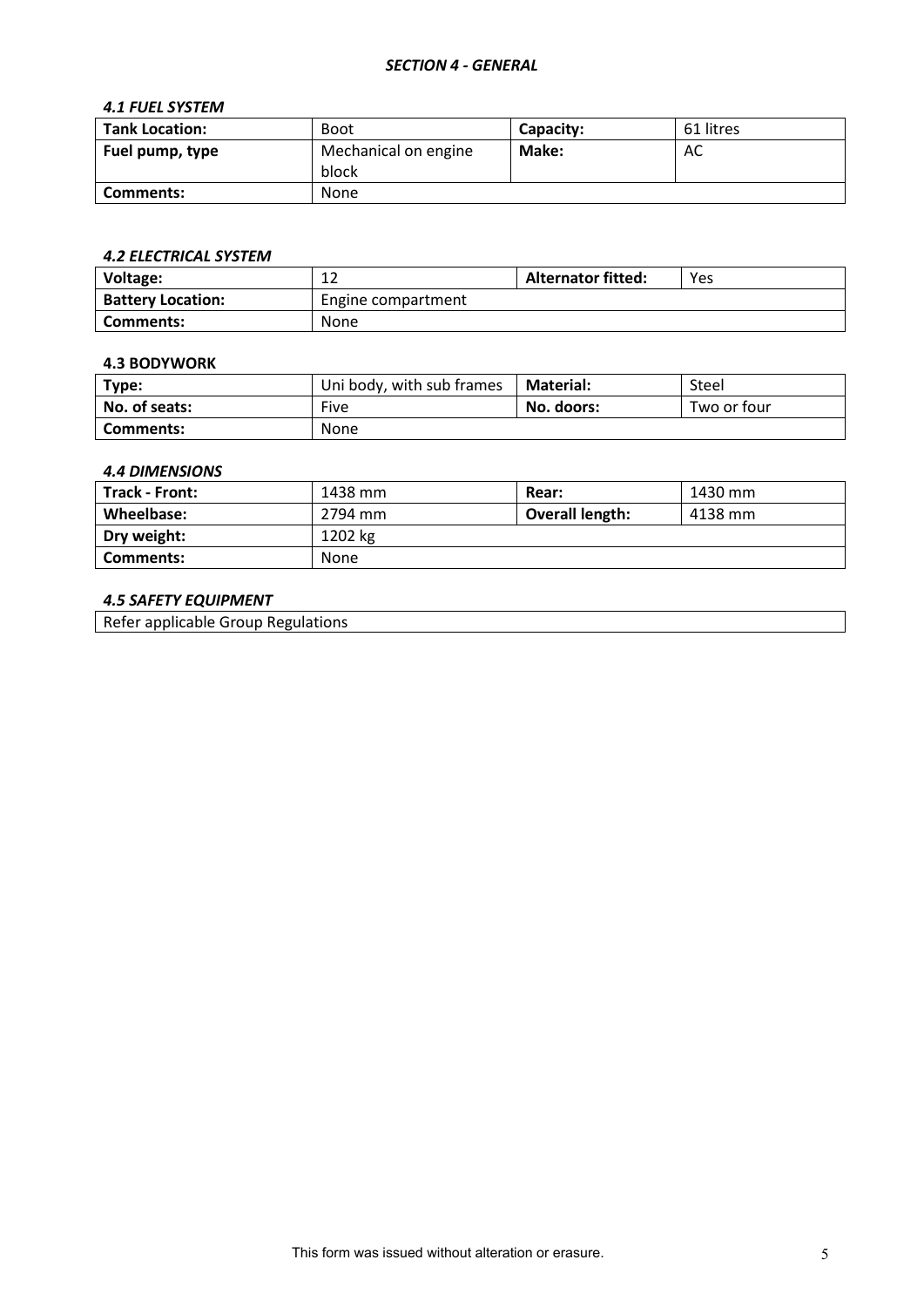## *Appendix A*

## *Suspension*

### *Front*

Spring height adjustment permitted.

### *Rear*

Spring height adjustment permitted.

## **Carburettor**

Barry Grant reproduction carburettor not approved.

## **Cylinder Head**

Conditional upon individual application:

- Dart Iron Eagle 180 SBC 23 Degree cast iron part no 10120010
- RHS "Pro Action" 23 degree Cast Iron SBC head (180cc Intake Runner/64cc chamber).
	- o Part No. 12317 straight plug
	- o Part No. 12318 angled plug

Where Dart Iron Eagle 180 SBC 23 Degree cast iron part no 10120010 is installed, you must include an MSD Soft Touch rev limiter Part No 8728 that controls the engine to a maximum of 7500 RPM.

This rev limiter must be mounted in a visible, easily accessible position in the engine bay. The operation of this MSD Soft Touch rev limiter will be subject to tests at race meetings.

The heads to be in the manufactured state, save for refacing the cylinder gasket face and matching the inlet ports by not more than 12mm from the port face.

The limiter will be subject to testing at race meetings.

Log book endorsed and the engine sealed are required.

- 1. Engine to be assemble to short motor without sump.
- 2. Heads to be assembled ready to be fitted to engine.
- 3. 2 sump bolts/studs to be drilled. 2 top timing case bolts/studs to be drilled.
- 4. The sealer will pick two valves from one cylinder of either head to be removed to check that under the valve head and the ports are unmodified and that the valve heads are 2.02" in diameter for the inlet, and 1.60" for the exhaust.
- 5. Check the inlet and exhaust ports are unmodified except for the allowance allowed, from the manifold faces, into the port for manifold alignment.
- 6. Combustion chambers are to be as per above.
- 7. Measure bore and stroke.
- 8. Note whether 2 bolt or 4 bolt block.

#### Allowances

- 1. Surfacing of the head face is allowed to achieve required combustion chamber volume or restore the cylinder head from engine failure damage and/or overheating.
- 2. K Line .030" bronze valve guide inserts are allowed if required and to recondition to standard size from excessive wear.
- 3. Port matching in the cross hatched area for the inlet and exhaust ports to manifold to a maximum of the 12 mm from the manifold face. Inlet and exhaust ports must be left completely untouched from under the valve seats to within allowed depth from the manifold face.
- 4. Machining is allowed of the valve spring pad and valve guide outside diameter and length as well as pushrod holes. This will enable spring locators, valve springs, stem seals, valve spring installation height and pushrod clearance to be correctly set up and fitted.
- 5. Valve seat cutting/grinding is allowed, but the original valve sizes of 2.02" inlet and 1.60" exhaust must be retained. No machining is permitted under the valve seat.